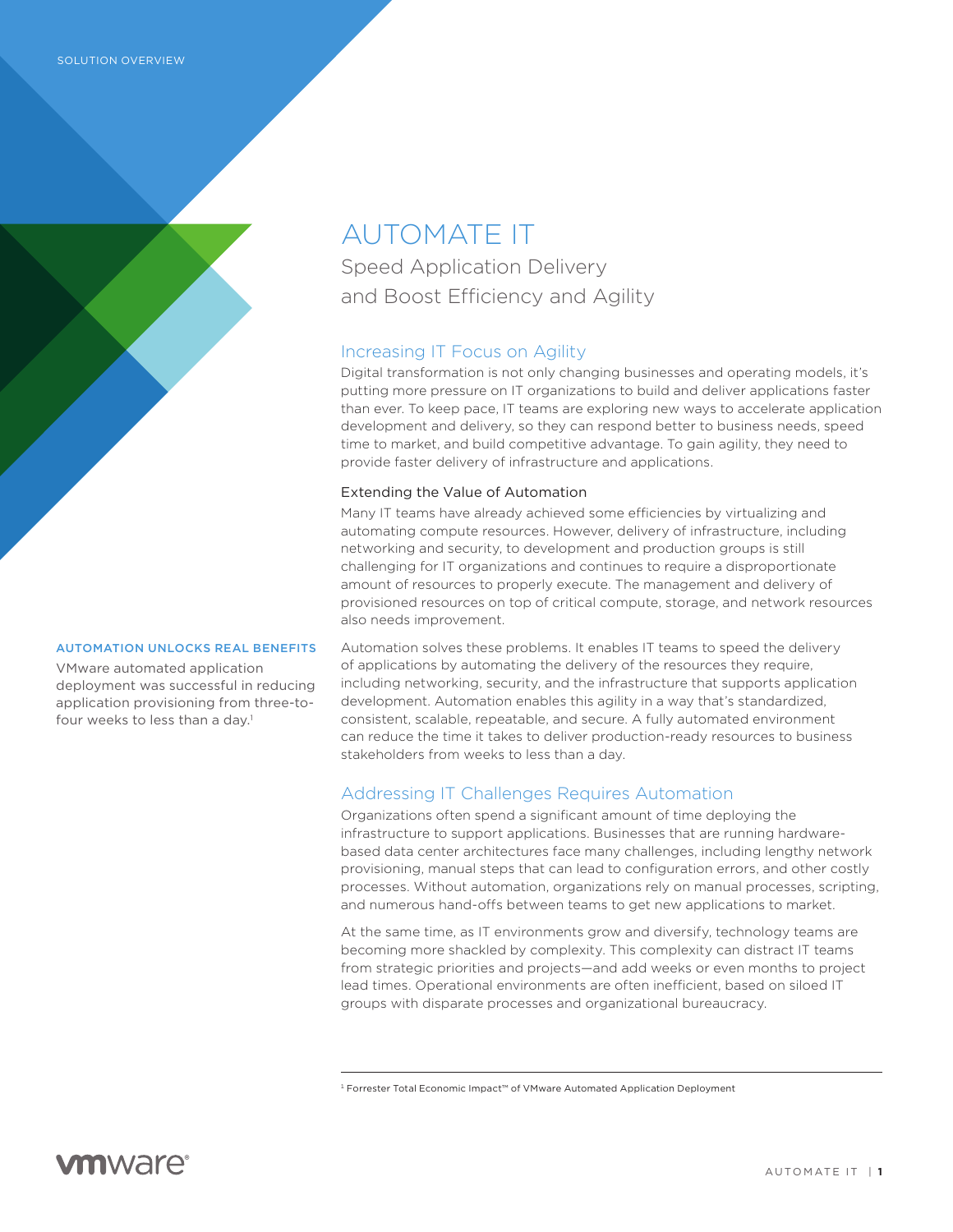VMware automated application deployment enabled developers and test engineers to boost productivity by 25 percent per project; IT staff were able to recapture 2 hours per application supported.<sup>2</sup>

IT organizations need solutions that can help them with the following tasks:

- Reduce provisioning time, improve resource utilization, and eliminate error-prone processes by automating the delivery and management of production-ready infrastructure and application components
- Reduce the operational bottlenecks caused by manually configuring and provisioning security policies, networking, and infrastructure resources for applications, so IT staff can deliver applications and services faster
- Meet security and compliance requirements by templating networking and security services and policies to deliver standard, consistent applications

# Automate IT for Agility, Efficiency, and Manageability

By evolving to a software-centric approach, organizations can automate and manage IT processes in software to unleash powerful capabilities. A softwaredefined approach abstracts functionality from hardware into software, enabling organizations to quickly provision applications, move virtual systems across and between data centers, and automate labor-intensive, error-prone tasks.

VMware solutions to automate IT processes include industry-leading virtualization, cloud management, and automation technologies as part of a software-defined data center (SDDC). With VMware vRealize® Automation™ (part of the VMware vRealize® Suite), IT teams can model infrastructure and application resources as blueprints that embed both automation and policies. This blueprint approach dramatically reduces the time it takes to provision production-ready infrastructure and application components.

By implementing vRealize Suite together with VMware NSX®, the comprehensive network virtualization platform, IT teams can extend capabilities to address slow networking and security provisioning, and fully automate the provisioning of a complete application stack. The result is improved flexibility and speed in responding to the needs of the business.

In addition to the automation capabilities that speed resource delivery, VMware vRealize® Operations™ capabilities in vRealize Suite deliver day-two capabilities that support the continuous monitoring of resource utilization and the ability to resize and reclaim capacity as needed. With vRealize Suite advanced business management capabilities, delivered through VMware vRealize® Business™ for Cloud, organizations optimize budgets by comparing the cost of running workloads in private and public cloud environments.

# Virtualize and Automate for Agility and Improved Management

VMware solutions enable organizations to automate their IT environments with the native integration of NSX and vRealize Suite.

## Automation for Full-Stack Provisioning of Infrastructure and Applications

Manual configuration and provisioning takes time and strains resources while increasing the potential for errors. VMware technology enables IT teams to minimize manual efforts and eliminate bottlenecks by automating the provisioning of all infrastructure and application components. Organizations can turn templates of their infrastructure into blueprints, including networking and security profiles, to more quickly create and deliver the applications they need as standardized services. VMware solutions also help organizations make processes more flexible,

<sup>2</sup> Forrester Total Economic Impact™ of VMware Automated Application Deployment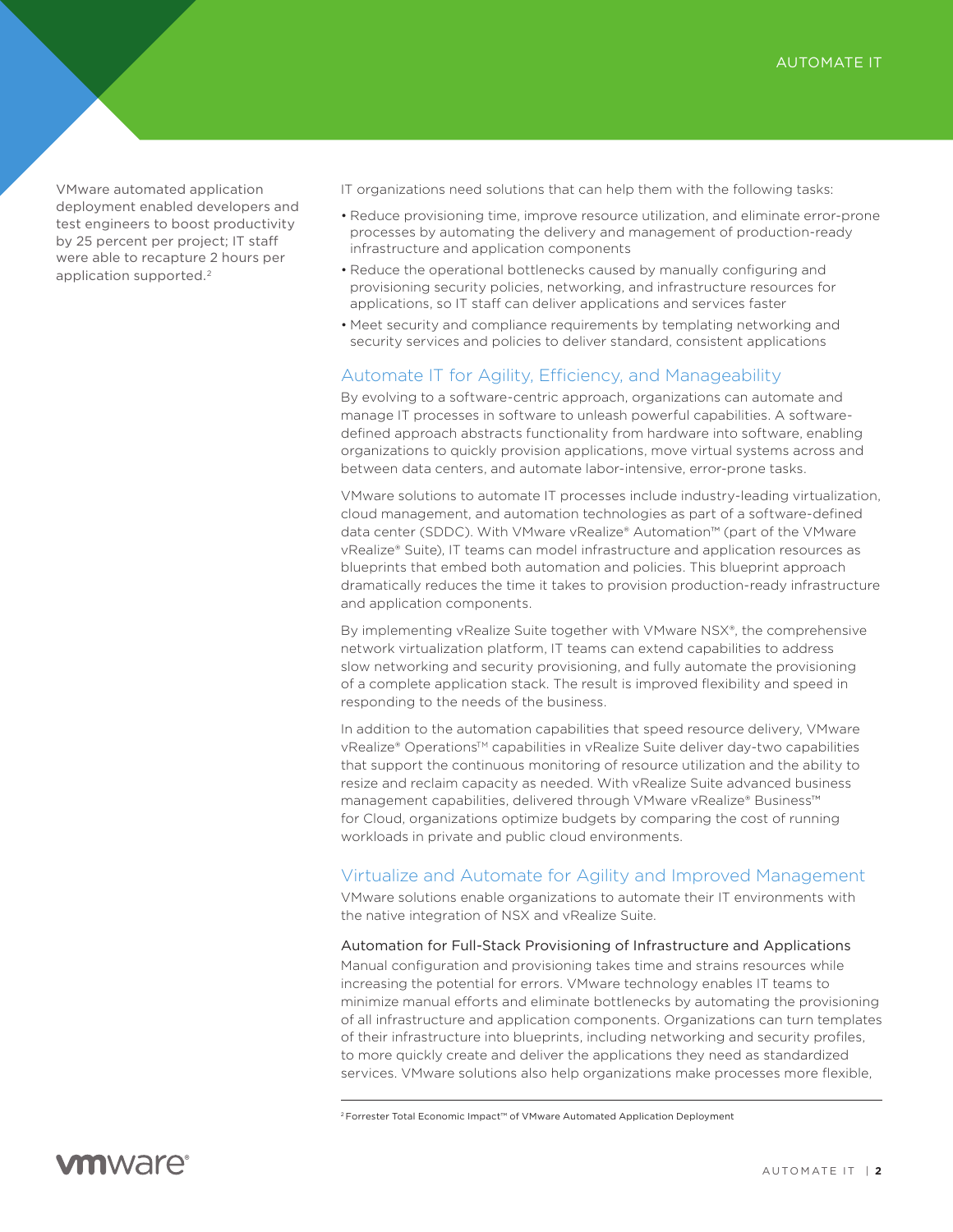IDC ranked VMware as the market share leader for data center automation $3$ 

enabling choice and self-service consumption of infrastructure and services through a GUI, as code (CLI), or via APIs. They include built-in policy-based governance, so users get the right-size service at the appropriate service-level agreement (SLA) for the job.

## Virtualization of All Networking and Security Components Into the Hypervisor Layer

Maintaining consistent operations and compliance can be challenging in diverse infrastructure environments. With VMware solutions, IT organizations can replicate all networking and security functions in software embedded in the hypervisor, regardless of the topology of their physical infrastructures. They can also automate the provisioning of networking and security policies that are attached to applications, and help ensure compliance—regardless of their location in the data center or cloud. The solution enables IT to take advantage of central management capabilities not only for compute and storage, but also for networking and security functions.

#### Infrastructure and Application Lifecycle Management

IT requires constant insight and control over the state of enterprise infrastructure, regardless of where resources and applications are located. With VMware solutions, IT organizations can centrally manage the provisioning, delivery, and ongoing maintenance of infrastructure and applications. They can govern IT resources with consistent policies across public and private cloud environments. When business and technical requirements change, they can easily optimize and scale with day-two operations for infrastructure and application components. Moreover, the performance, availability, and capacity of provisioned services can be aligned to meet the specific needs of the environment and business demands.

# VMware Delivers a Rich Portfolio of Solutions for IT Automation

VMware, the industry leader in data center virtualization, automation and cloud management, delivers rich automation solution capabilities for organizations seeking to automate IT to support a modern data center environment.

#### vRealize Suite

vRealize Suite makes provisioning resources faster, with better utilization of data center resources and IT staff time. It delivers VMware's cloud management platform (CMP) and is the control plane for the software-defined data center. It supports IT teams' efforts to automate infrastructure delivery, as well as application level resources. Within the suite, vRealize Automation automates the delivery of personalized infrastructure, applications, and custom IT services. It enables IT to embed automation and policies within blueprints, preparing production-ready infrastructure and applications to be stood up in minutes rather than weeks.

#### NSX

NSX is the network virtualization platform that delivers the operational model of a virtual machine for the data center network. It enables reproduction of entire networks in software by moving networking and security services such as switching, load balancing, firewalling, and routing into the hypervisor. With NSX,

<sup>3</sup> [Worldwide Datacenter Automation Software Market Shares, 2015: Year of Suite Success, IDC, June 2016](http://www.idc.com/getdoc.jsp?containerId=US40425216)